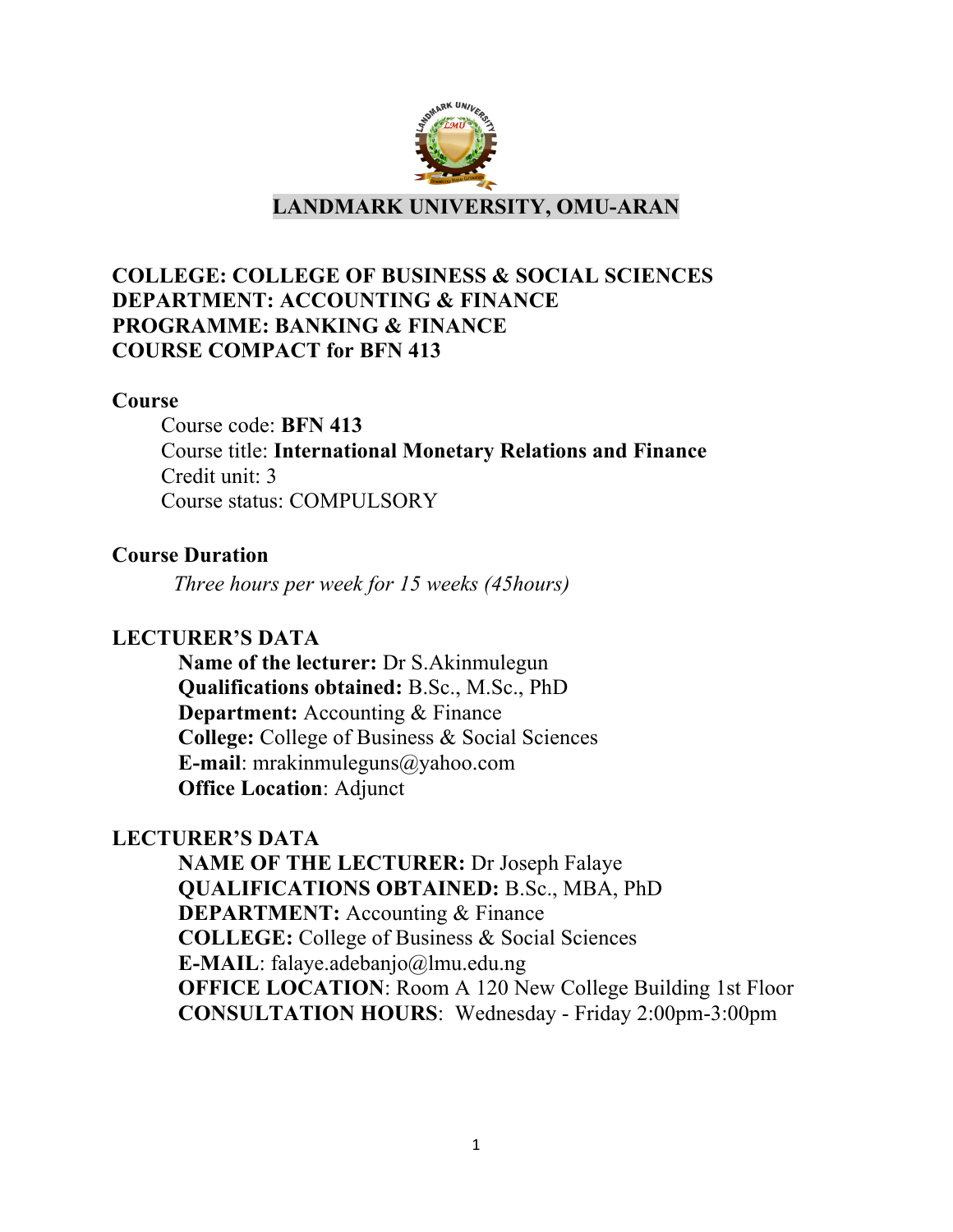# **COURSE DESCRIPTION:**

The course is a continuation of BFN 313 (International Finance), which introduced students to the bilateral and multilateral financial relationships that exist among nations. Topics include globalization in trade and finance, the reform of the global financial system, role and sources of foreign finance, flow of external finance, offshore investment, and countries debt management.

# **COURSE JUSTIFICATION:**

Nations are increasingly becoming interdependent overtime. Globalisation in production of goods and services has facilitated the study of global financial trends. As cross-border transactions and payments are done in various countries, inter-national capital flows are on the increase between individual corporations and sovereign states engendering the need for students of Banking and Finance to both have a rich perspective of trends in global finance, and stay abreast of the constantly changing global financial market.

# **COURSE OBJECTIVES**

At the end of this course, students should be able to have understood: -the position of African countries in international financial relations

-the global financial reforms relative to developing countries financial systems

-the difference between foreign aid and foreign investments as they impact on

economies

# **COURSE CONTENT:**

Internationalization and globalization in finance, the reform of the global financial system, role and sources of foreign finance, flow of external finance, offshore investment, and debt management.

**COURSE EXPECTATION:** This course is a mix of theoretical issues and calculations with a blend of practical issues in the field of International Finance.

# **Method of Grading**

| S/N | Grading                | Score $(\% )$ |
|-----|------------------------|---------------|
|     |                        |               |
|     | CA <sub>1</sub>        |               |
|     |                        |               |
|     | MID SEMESTER TEST(CA2) |               |
|     |                        |               |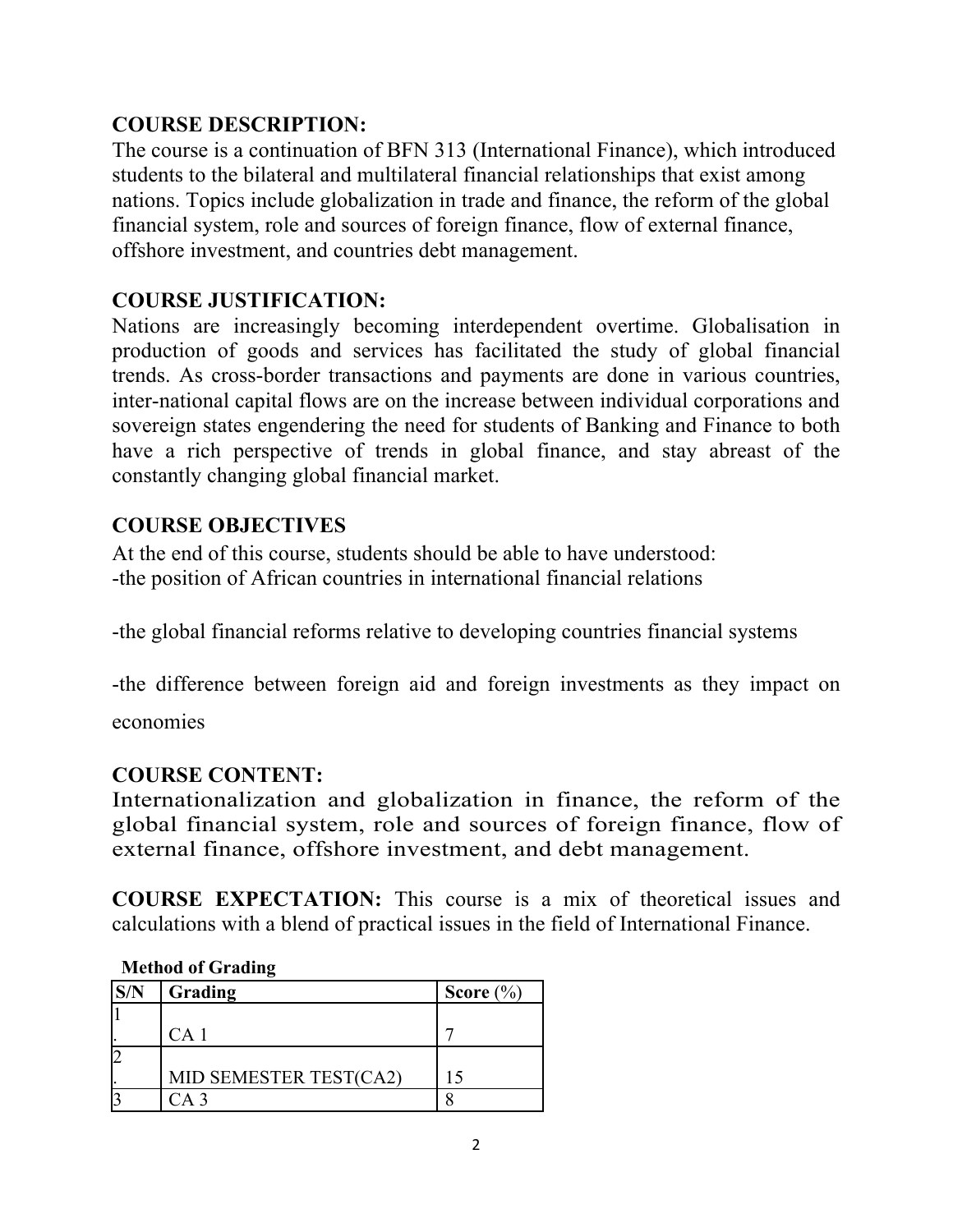| <b>Final Examination</b> |      |
|--------------------------|------|
| <b>Total</b>             | 100% |

#### **LECTURE CONTENT**

**Week 1**: Globalization in trade and finance, nature, function and transactions in the foreign exchange market. Euro-financing

#### **Objectives:**

Students should be able to know what globalization means. What it means in production, trading, and in Finance. They should be able to freely discuss the causal factors and the effects of globalisation on the local and the global economies. How it has aided the foreign exchange market and the Euro-finance

#### **Description:**

First hour: Introduction to globalization in trade and finance. The causal factors of globalisation and the effects on the local and the global economies Second hour: The foreign exchange market and Euro-finance. How globalization has aided the foreign exchange market and the Euro-finance Third hour: Recap on the topic with questions and citation of case studies

#### **Study Question:**

To what extent would you defend the claim that globalisation has added more to human and economic development in Nigeria?

#### **Reading List:**

3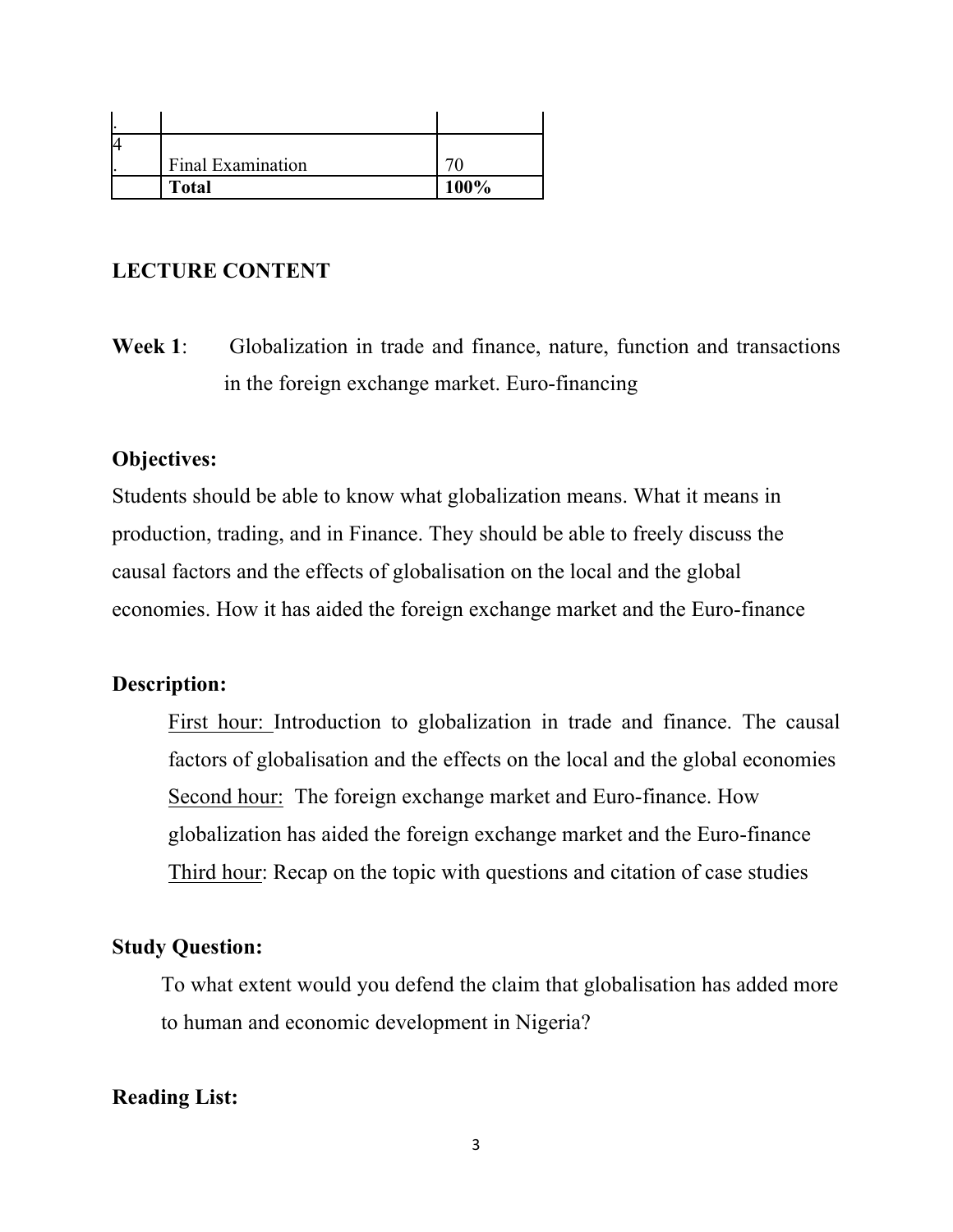- Ezezobor E.A (2004) International Finance. CIBN Press Ltd Lagos.
- (CIBN PACK) International Finance I
- Michael M and Stephan C N (2013) International money and finance. Academic Press Oxford, UK.
- Pandey I M (2010) Financial Management. Vikas Publishing House PVT Ltd, Jangpura, New Delhi.

**Week 2:** The role of international money and capital markets and the internationalization of the capital market

# **Objectives:**

At the end of these classes the student should know the importance of international money and capital markets. What they mean. The key instruments of trade and the steps involved in making a local capital market become international..

# **Description:**

First Hour: Definition of the international money and capital markets and their components Second Hour: internationalization of the capital market Third Hour: Recap on the topic with review questions.

# **Study Question:**

Having in view their various components, differentiate between international money and capital markets.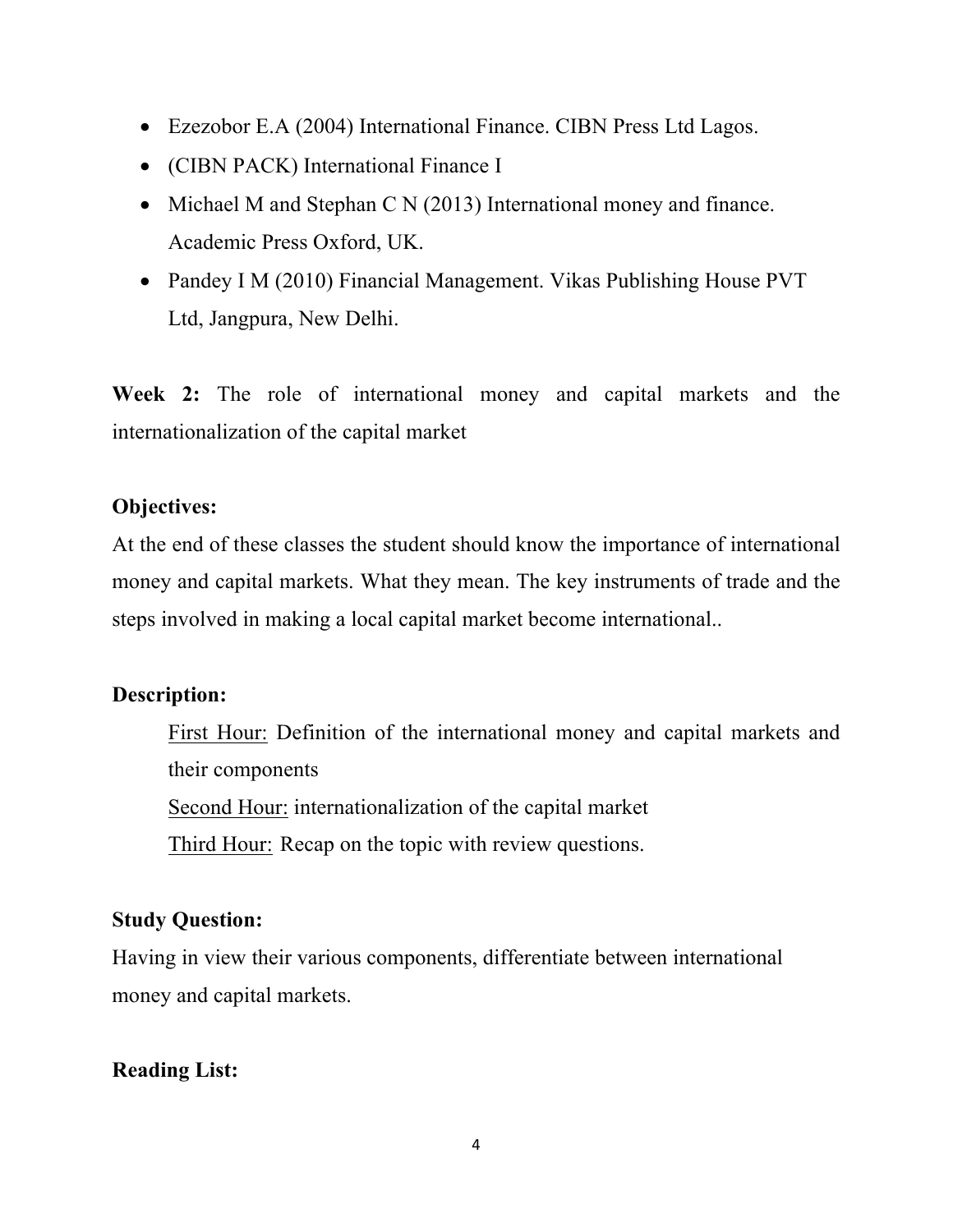- Ezezobor E.A (2004) International Finance. CIBN Press Ltd Lagos.
- (CIBN PACK) International Finance I
- Michael M and Stephan C N (2013) International money and finance. Academic Press Oxford, UK.
- Pandey I M (2010) Financial Management. Vikas Publishing House PVT Ltd, Jangpura, New Delhi.

**Week 3:** Developing countries and the reform of international financial system

# **Objectives:**

At the end of the week, students would be expected to have known what the international financial system means. They should be able to freely discuss the reforms, and the antecedents. Equally expected to have been known at the end of the week are the impacts of the reforms on developing countries.

# **Description:**

First Hour: Developing countries, developed countries, emerging countries, the international financial system and the reforms Second Hour: The reforms and the developing countries' perception of it. Third Hour: Recap on the topic. Question and answer time

# **Study Question:**

Draw some lines of differences that separate the developed, developing and emerging economies; then discuss how the developing countries have been able to profit from the on-going global financial reforms.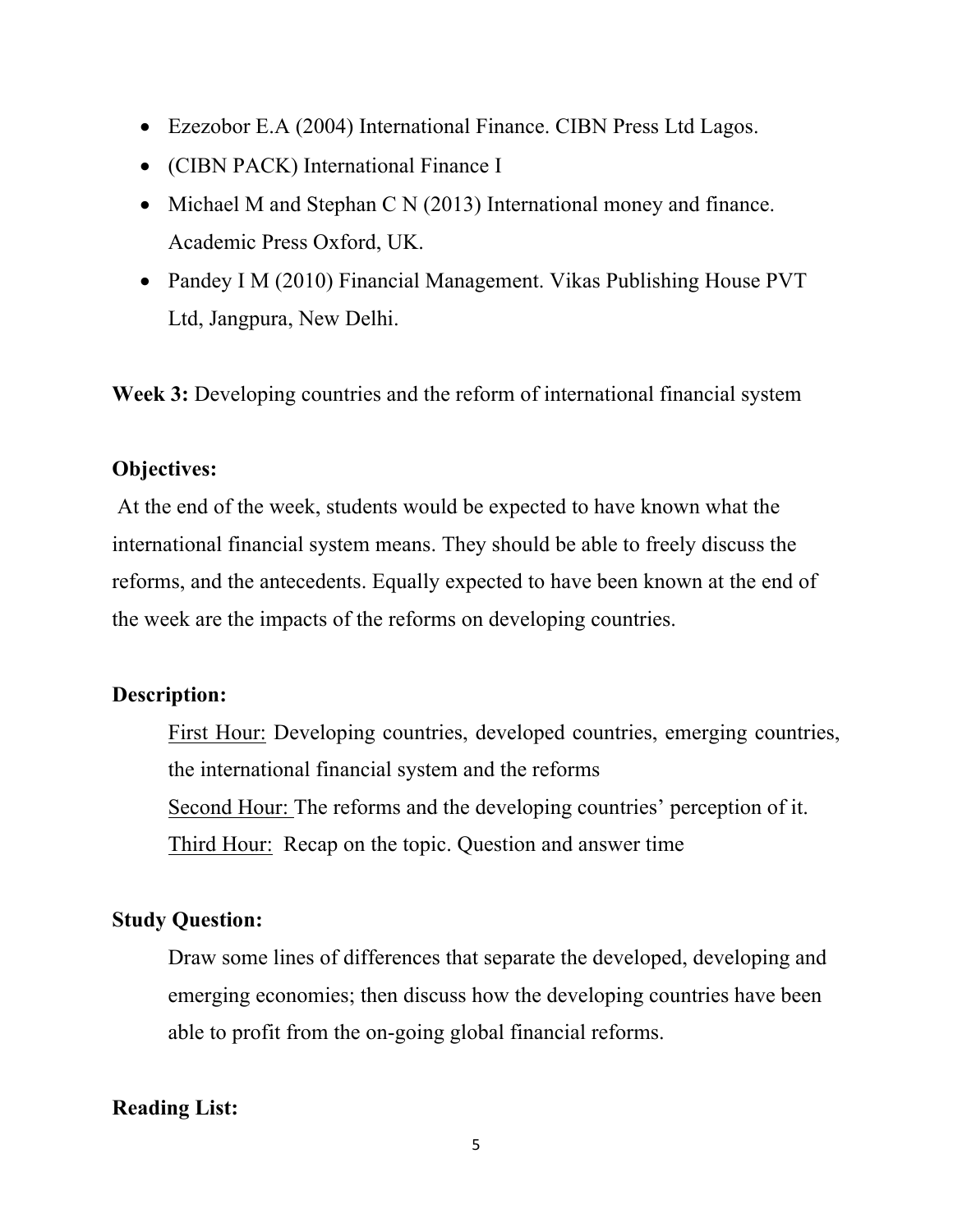- Ezezobor E.A (2004) International Finance. CIBN Press Ltd Lagos.
- (CIBN PACK) International Finance I
- Michael M and Stephan C N (2013) International money and finance. Academic Press Oxford, UK.
- Pandey I M (2010) Financial Management. Vikas Publishing House PVT Ltd, Jangpura, New Delhi.

Week 4: Role and sources of foreign finance

**Objectives:** At the end of the week, students should have known what the sources of the foreign finance are and the relative importance of the foreign finance sources to the development of countries.

#### **Description:**

First Hour: Introduction to foreign / external finance Second Hour: The foreign sources of finance Third Hour: Recap on the topic. Question and answer time

#### **Study Question:**

What are the sources of foreign capital that you would consider most favourable to the growth of the Nigeria economy?

- Ezezobor E.A (2004) International Finance. CIBN Press Ltd Lagos.
- (CIBN PACK) International Finance I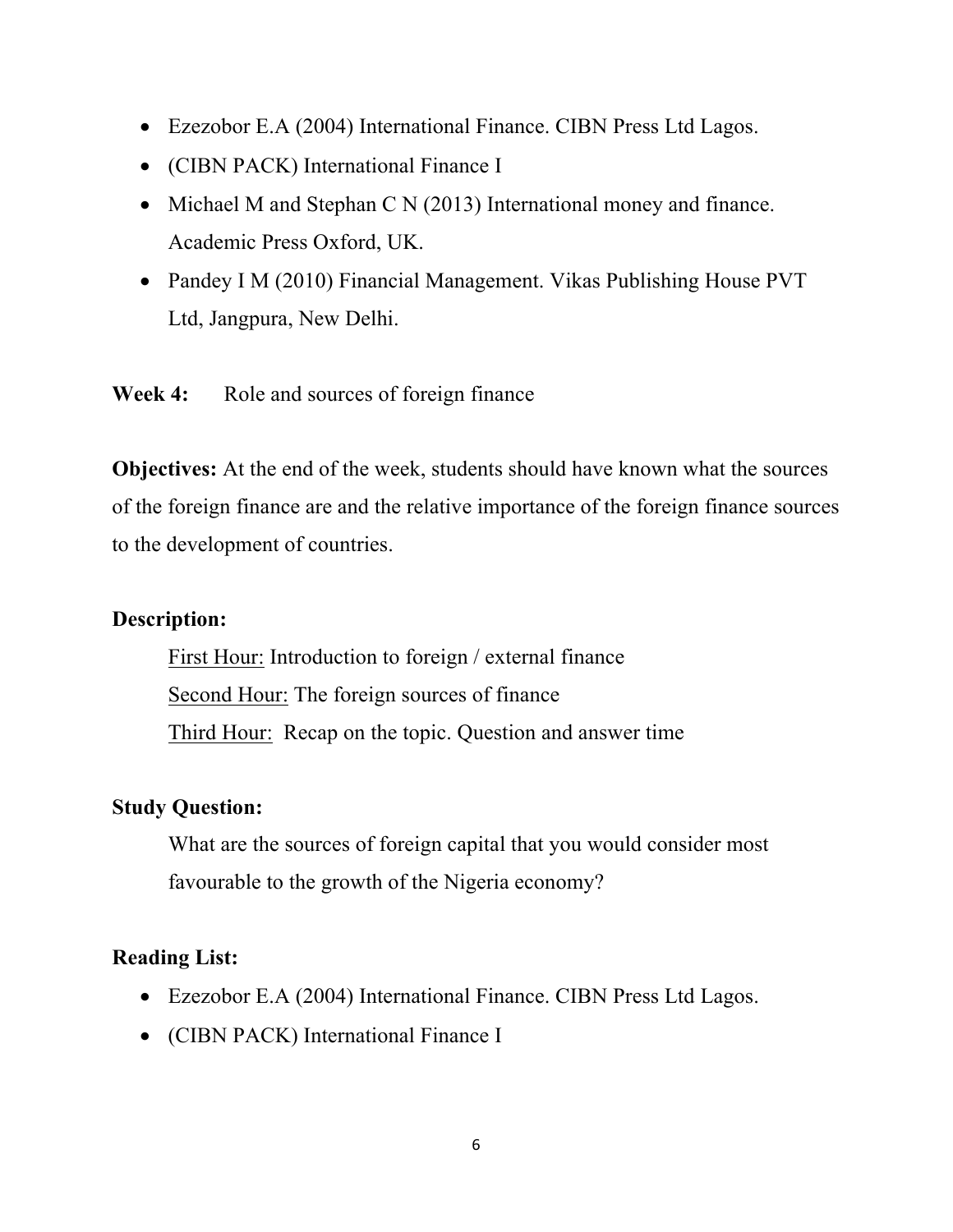- Michael M and Stephan C N (2013) International money and finance. Academic Press Oxford, UK.
- Pandey I M (2010) Financial Management. Vikas Publishing House PVT Ltd, Jangpura, New Delhi.

**Week 5:** Flow of external finance to developing countries Objectives: At the end of the week, students should have known what the flow of external finance means to the developing countries. Which countries are classified as developing and which finance source is classified as external

# **Description:**

First Hour: Introduction, Flow of external finance Second Hour: Historical trend of the flow of external finance to the developing countries

Third Hour: Recap on the topic. Question and answer time

# **Study Question:**

State in the category in which Nigeria qualifies as a donor nation and richly discuss the merits and demerits of external flow of finance to the developing countries in Africa?

- Ezezobor E.A (2004) International Finance. CIBN Press Ltd Lagos.
- (CIBN PACK) International Finance I
- Michael M and Stephan C N (2013) International money and finance. Academic Press Oxford, UK.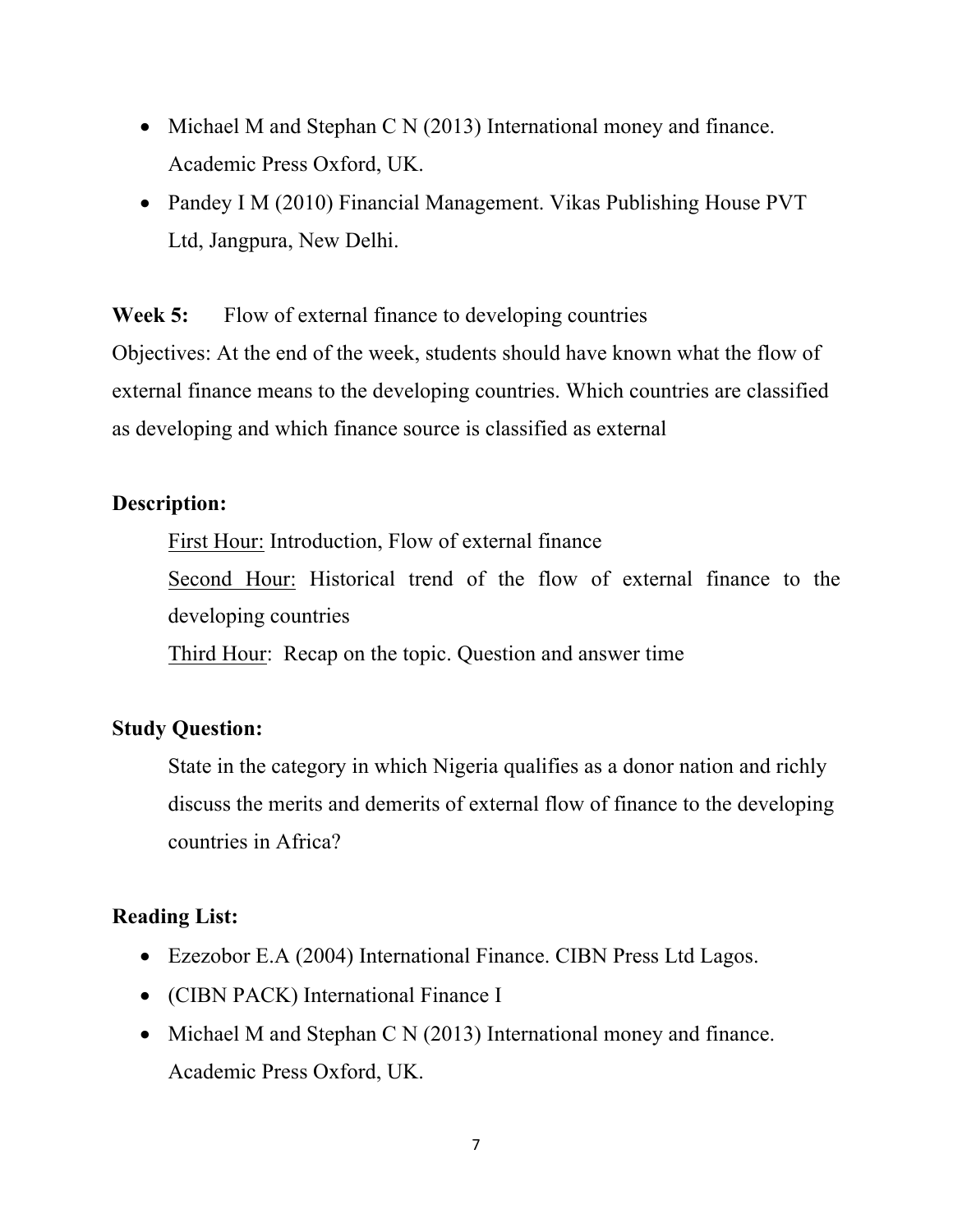- Pandey I M (2010) Financial Management. Vikas Publishing House PVT Ltd, Jangpura, New Delhi.
- **Week 6:** Capital flight and forex leakages, borrowing on concessional and nonconcessional terms

**Objectives:** At the end of the week, students should have known what capital flight means. They should be able to freely define forex leakages, and the economic importance of forex leakages to the economy.

# **Description:**

First Hour: Defining capital flight and forex leakages. Second Hour: Rich explanation of concessional and non-concessional borrowing terms Third Hour: Recap on the topic. Question and answer time

# **Study Question:**

Discuss the economic importance of capital flight and forex leakages to economic growth. What is economic growth?

- Ezezobor E.A (2004) International Finance. CIBN Press Ltd Lagos.
- (CIBN PACK) International Finance I
- Michael M and Stephan C N (2013) International money and finance. Academic Press Oxford, UK.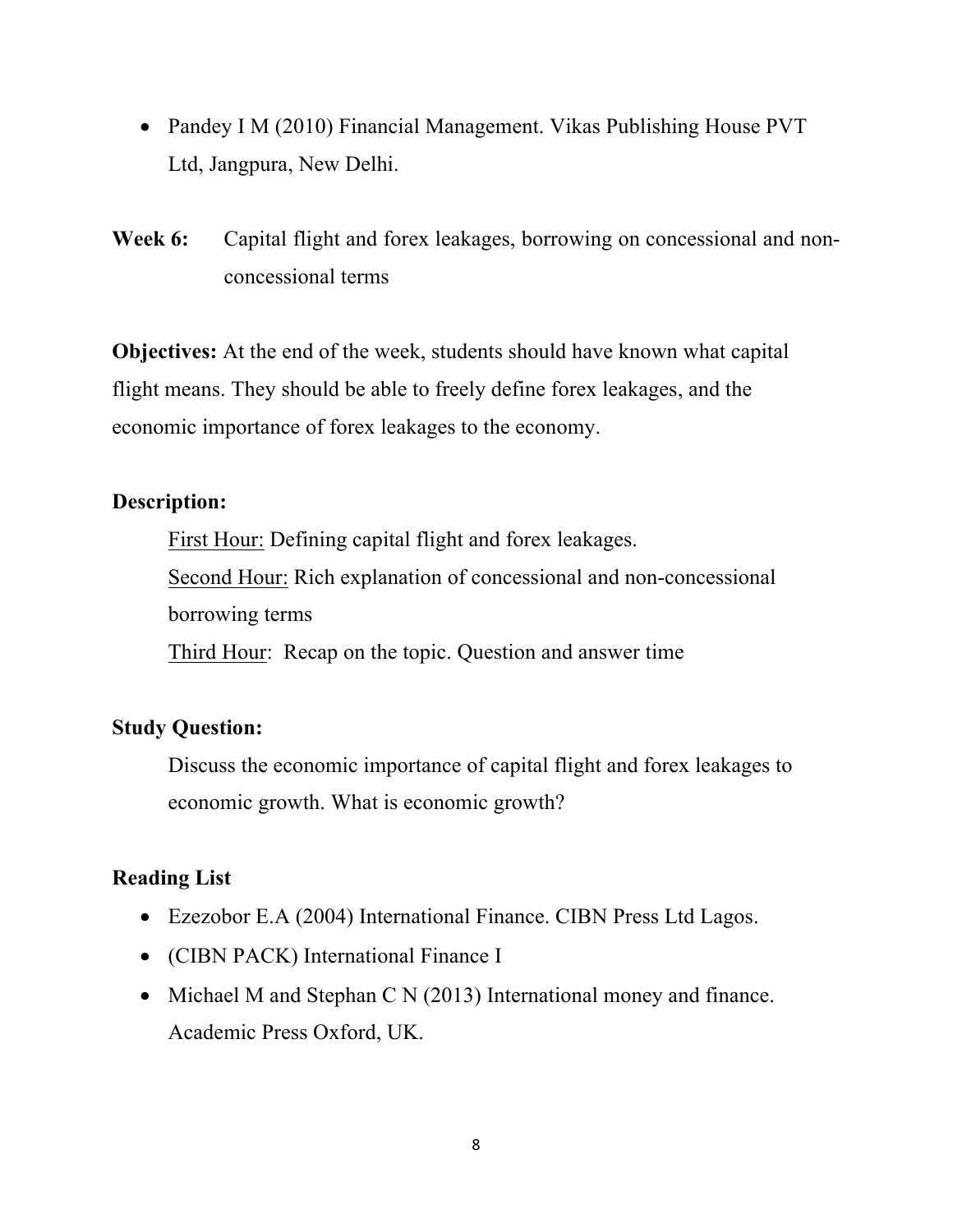• Pandey I M (2010) Financial Management. Vikas Publishing House PVT Ltd, Jangpura, New Delhi.

**Week 7:** Foreign aid and foreign investments

# **Objectives:**

At the end of the week, students should have known the meanings of foreign aid and foreign investments. What they imply to nations self-actualised growth and national development

# **Description:**

First Hour: Introduction: foreign aid and foreign investments Second Hour: Economic importance of foreign aid and foreign investments Third Hour: Recap on the topic. Question and answer time

# **Study Question:**

Differentiate between foreign aid and foreign investments and explain why you would prefer foreign investments to foreign aid.

- Ezezobor E.A (2004) International Finance. CIBN Press Ltd Lagos.
- (CIBN PACK) International Finance I
- Michael M and Stephan C N (2013) International money and finance. Academic Press Oxford, UK.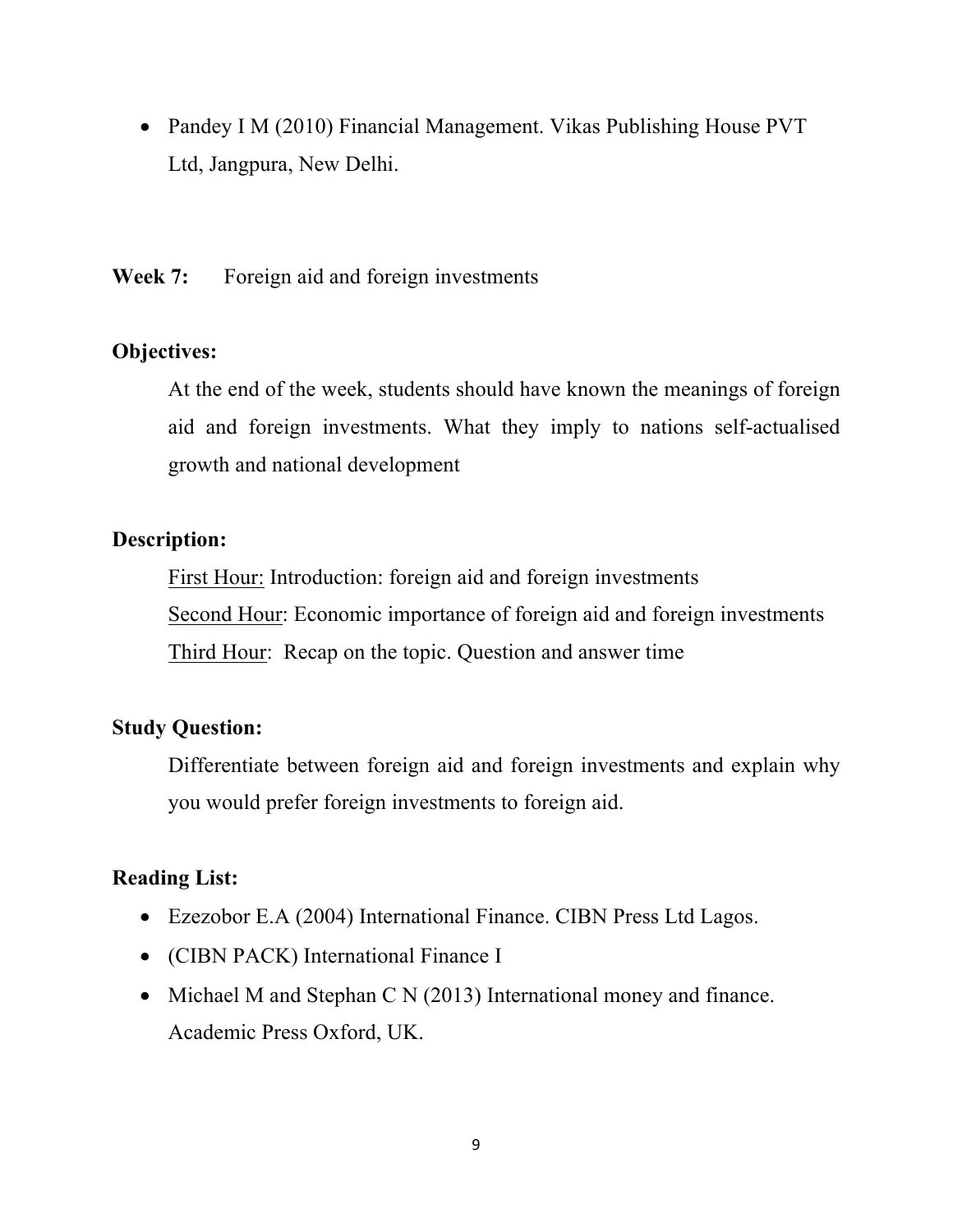- Pandey I M (2010) Financial Management. Vikas Publishing House PVT Ltd, Jangpura, New Delhi.
- **Week 8:** MID SEMESTER TEST
- **Week 9:** Offshore investment

# **Objectives:**

Students should know the meaning of offshore investments. The economic importance of offshore investments to the nation

# **Description:**

First Hour: Introduction to offshore investments Second Hour: The relative importance of offshore investments Third Hour: Recap on the topic. Question and answer time

# **Study Question:**

Explain in clear terms what offshore investments are desirable.

- Ezezobor E.A (2004) International Finance. CIBN Press Ltd Lagos.
- (CIBN PACK) International Finance I
- Michael M and Stephan C N (2013) International money and finance. Academic Press Oxford, UK.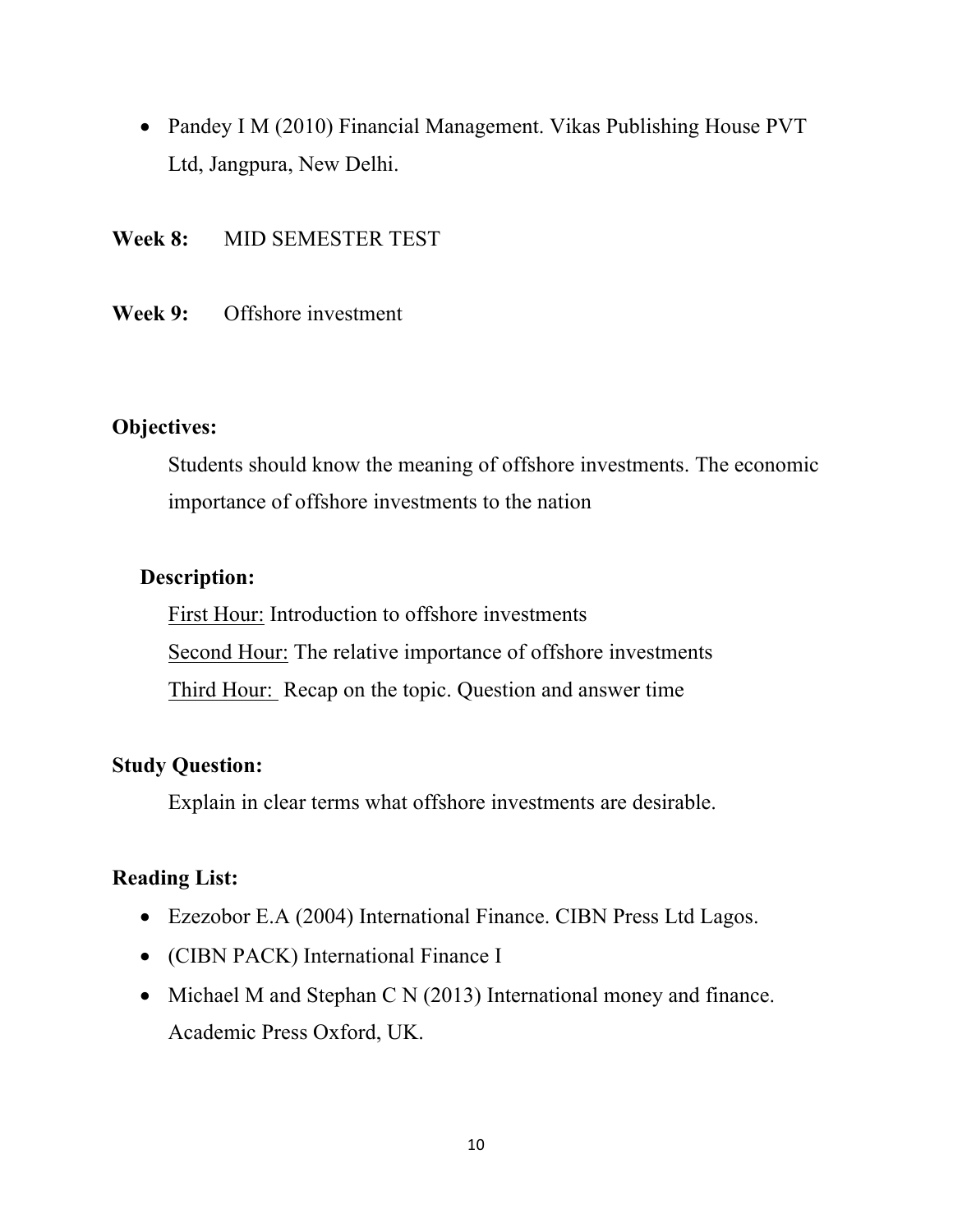• Pandey I M (2010) Financial Management. Vikas Publishing House PVT Ltd, Jangpura, New Delhi.

**Week10:** International financing, liquidity and debt management

#### **Objectives:**

Students should know the various approaches to international financing, liquidity and national debt management

# **Description:**

First Hour: Definitions of international financing, liquidity and debt management Second Hour: International financing, liquidity issues and national debt management Third Hour: Recap on the topic. Question and answer time

# **Study Question:**

List and explain three methods of managing national debts apart from financing the debts as they fall due.

- Ezezobor E.A (2004) International Finance. CIBN Press Ltd Lagos.
- (CIBN PACK) International Finance I
- Michael M and Stephan C N (2013) International money and finance. Academic Press Oxford, UK.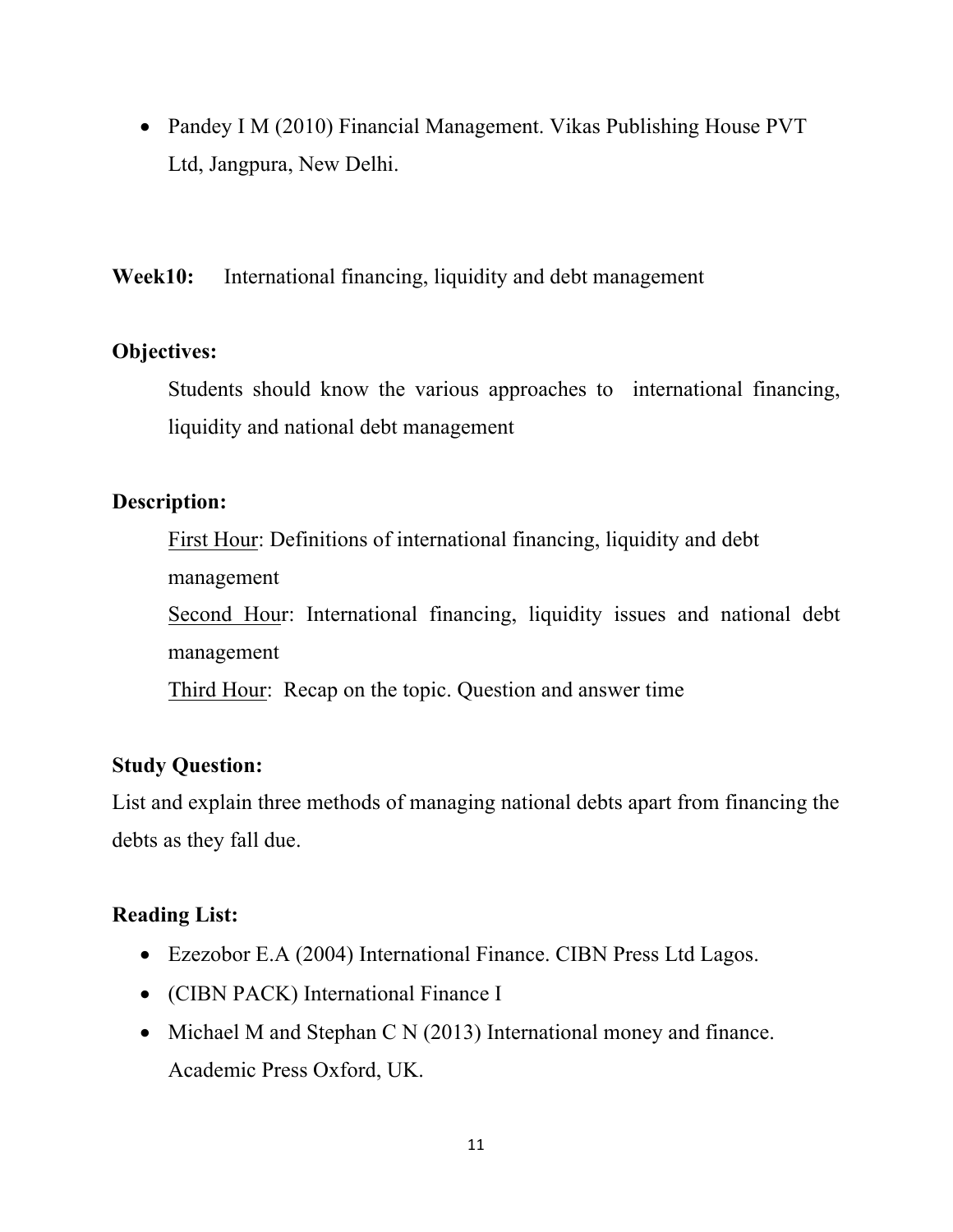• Pandey I M (2010) Financial Management. Vikas Publishing House PVT Ltd, Jangpura, New Delhi.

**Week 11:** International monetary/financial cooperation

# **Objectives:**

Students should know what international monetary and financial cooperation means. The relative regional and multilateral finance institutions and their economic importance

# **Description**

First Hour: Introduction to international monetary/financial cooperation Second Hour: Discussing the need for international monetary/financial cooperation

Third Hour: Recap on the topic. Question and answer time

# **Study Question:**

List and explain three methods of making payments abroad.

- Ezezobor E.A (2004) International Finance. CIBN Press Ltd Lagos.
- (CIBN PACK) International Finance I
- Michael M and Stephan C N (2013) International money and finance. Academic Press Oxford, UK.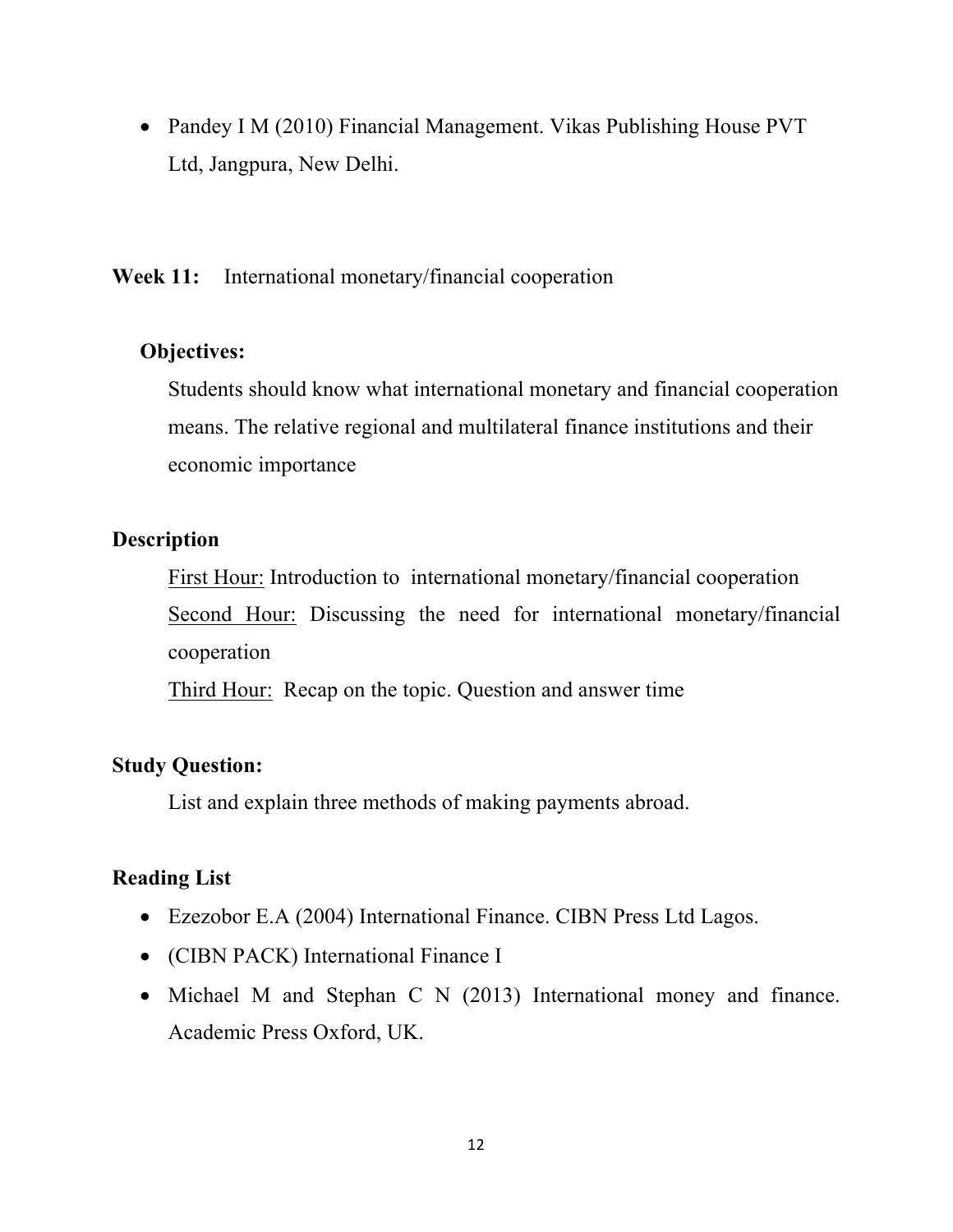- 5Pandey I M (2010) Financial Management. Vikas Publishing House PVT Ltd, Jangpura, New Delhi.
- **Week 12:** Optimum currency areas and financial cooperation among developing countries

# **Objectives:**

The aim of this topic is to get the students acquainted with the concept of the optimum currency areas. The extent of financial cooperation among countries in Asia and in Africa.

#### **Description:**

First Hour: Definition of optimum currency areas and financial cooperation among countries

Second Hour: The economic importance and need for financial cooperation among countries

Third Hour: Recap on the topic. Question and answer time

# **Study Question:**

How would you justify the issuance of a unified currency for countries in West Africa?

- Ezezobor E.A (2004) International Finance. CIBN Press Ltd Lagos.
- (CIBN PACK) International Finance I
- Michael M and Stephan C N (2013) International money and finance. Academic Press Oxford, UK.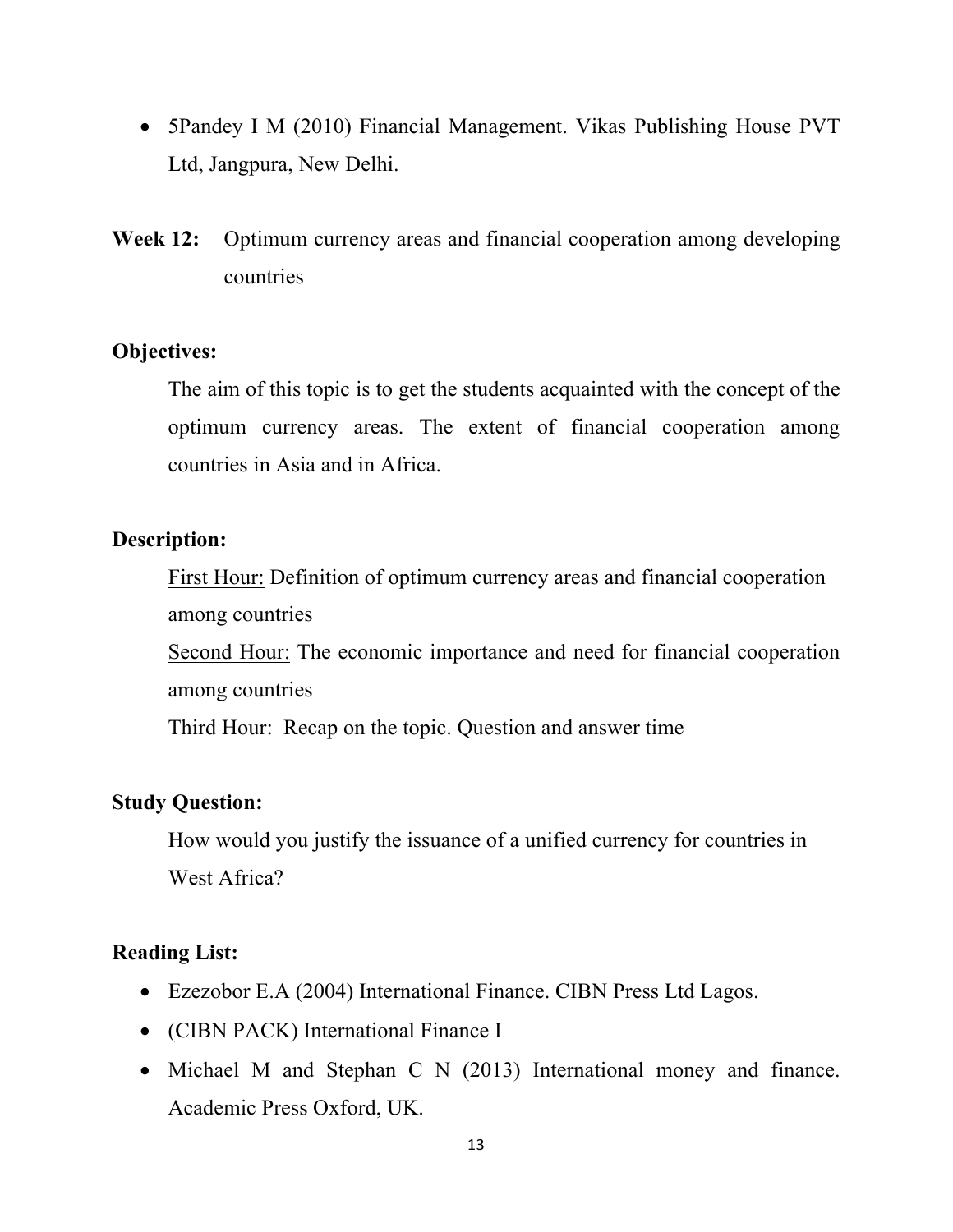• 5Pandey I M (2010) Financial Management. Vikas Publishing House PVT Ltd, Jangpura, New Delhi.

**Weeks 13 &14**: Revision and Examination

# **Recommended Textbooks:**

- 1. Hingan M L (2011) Money, banking, international trade and public finance. Vrinda Publications (P) Ltd, Mayor Vihar, Phase-1, Delhi.
- 2. James C V and John M W (2008) Fundamentals of financial management. Pearson Education Ltd, England.
- 3. Keith P (1998) Finance and financial markets. Macmillan Press, Malaysia.
- 4. Michael M and Stephan C N (2013) International money and finance. Academic Press (Elsevier), Oxford, UK.
- 5. Pandey I M (2010) Financial Management. Vikas Publishing House PVT Ltd, Jangpura, New Delhi.
- 6. Uche H O (2005) New approach to international finance. Commercial Mandate Ltd, Lagos, Nigeria.

HOD's Comments: